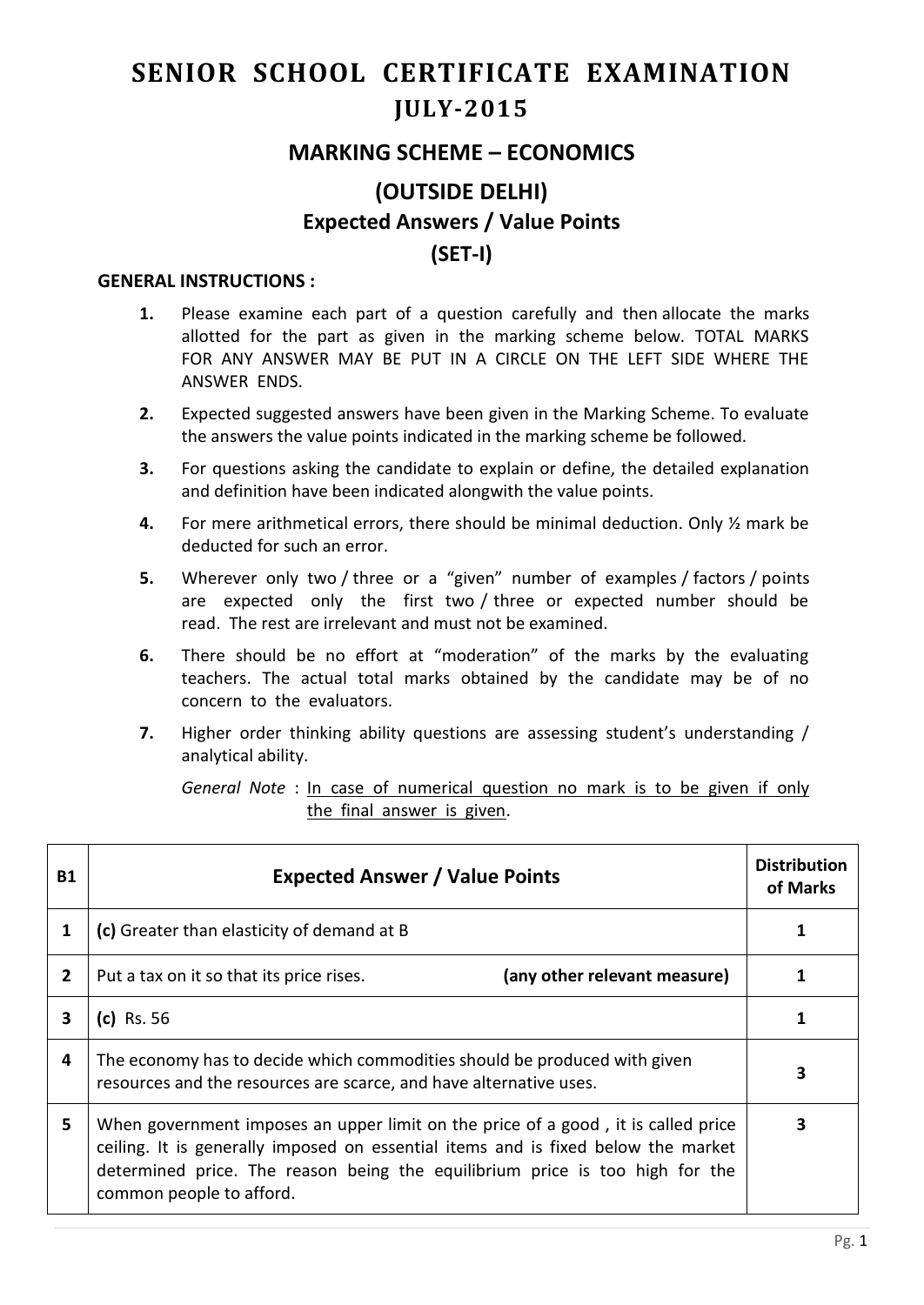| 6                       | By these institutes skill development will improve. This would result in increase in<br>the production potential of the country. So the PP will shift to the right.                                                                                                                                                                      |                                      |                                                 | 3                                                                                                                                                               |                |
|-------------------------|------------------------------------------------------------------------------------------------------------------------------------------------------------------------------------------------------------------------------------------------------------------------------------------------------------------------------------------|--------------------------------------|-------------------------------------------------|-----------------------------------------------------------------------------------------------------------------------------------------------------------------|----------------|
| $\overline{\mathbf{z}}$ | Under diminishing returns to a factor marginal product initially falls and remains<br>positive but ultimately it becomes negative. Accordingly total product increases at a<br>diminishing rate and ultimately starts falling.                                                                                                           |                                      |                                                 | 3                                                                                                                                                               |                |
| 8                       | The significance of 'barriers to entry' feature of monopoly is that since the<br>monopolist is the only producer, he can always exercise significant influence over<br>market price by changing the supply. It makes monopolist a price maker.'                                                                                          |                                      |                                                 | 3                                                                                                                                                               |                |
|                         | <b>OR</b><br>The significance of this feature is that the buyer differentiates between the product<br>produced by different firms which are close substitutes. In such a market there is<br>some element of monopoly enjoyed by a firm, who is in a position to influence the<br>market price of the product it produces to some extent. |                                      |                                                 |                                                                                                                                                                 | 3              |
| 9                       | The following table shows four such bundles of commodity X and Y which gives the<br>consumer same satisfaction -                                                                                                                                                                                                                         |                                      |                                                 |                                                                                                                                                                 |                |
|                         | <b>Bundles</b>                                                                                                                                                                                                                                                                                                                           | Unit of X                            | Unit of Y                                       | <b>Marginal Rate of</b>                                                                                                                                         |                |
|                         | A                                                                                                                                                                                                                                                                                                                                        | 1                                    | 10                                              | <b>Substitution</b>                                                                                                                                             |                |
|                         | B                                                                                                                                                                                                                                                                                                                                        | 2                                    | 6                                               | 4Y:1X                                                                                                                                                           |                |
|                         | C                                                                                                                                                                                                                                                                                                                                        | 3                                    | 3                                               | 3Y:1X                                                                                                                                                           |                |
|                         | D                                                                                                                                                                                                                                                                                                                                        | 4                                    | $\overline{2}$                                  | 1Y:1X                                                                                                                                                           | $\overline{2}$ |
|                         | For each additional unit of X the consumer is willing to sacrifice less of Y. This is<br>diminishing marginal rate of substitution.                                                                                                                                                                                                      |                                      |                                                 | $\overline{2}$                                                                                                                                                  |                |
|                         | (any other relevant numerical example)                                                                                                                                                                                                                                                                                                   |                                      |                                                 |                                                                                                                                                                 |                |
|                         |                                                                                                                                                                                                                                                                                                                                          |                                      | <b>OR</b>                                       |                                                                                                                                                                 |                |
|                         | <b>Units</b><br>1<br>$\overline{2}$<br>3<br>4                                                                                                                                                                                                                                                                                            | M.U.<br>10<br>8<br>5<br>$\mathbf{3}$ |                                                 |                                                                                                                                                                 | $\overline{2}$ |
|                         | 5                                                                                                                                                                                                                                                                                                                                        | $\overline{2}$                       |                                                 |                                                                                                                                                                 |                |
|                         |                                                                                                                                                                                                                                                                                                                                          |                                      |                                                 | (any other relevant numerical example)                                                                                                                          |                |
|                         |                                                                                                                                                                                                                                                                                                                                          |                                      |                                                 | (Explanation)                                                                                                                                                   | $\overline{2}$ |
| 10                      |                                                                                                                                                                                                                                                                                                                                          |                                      | than own price it is called 'change in demand'. | When demand for a good changes due to change in price of the given good it is<br>called 'change in quantity demanded' when demand changes due to a factor other | 4              |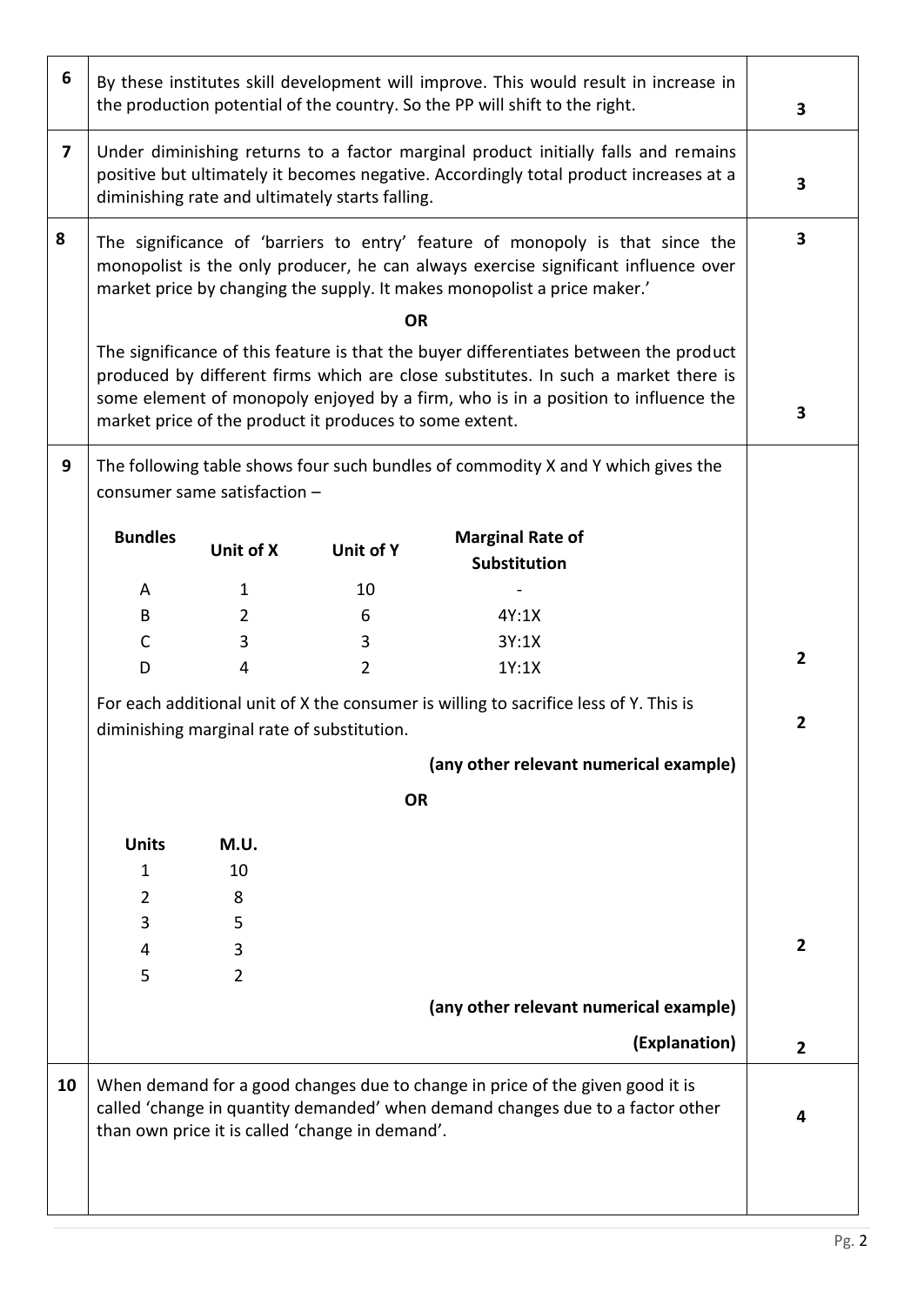| 11 | (i)<br>When input price increases, cost of production rises. Price of the product                                                                                                                                                                                                                                                                |                         |  |  |
|----|--------------------------------------------------------------------------------------------------------------------------------------------------------------------------------------------------------------------------------------------------------------------------------------------------------------------------------------------------|-------------------------|--|--|
|    | remaining the same, profit falls. This will reduce market supply.                                                                                                                                                                                                                                                                                | 3                       |  |  |
|    | (ii)<br>Reduction in per unit tax will reduce the cost of production. Price                                                                                                                                                                                                                                                                      | 3                       |  |  |
|    | remaining the same, profits will increase. So the producers will produce                                                                                                                                                                                                                                                                         |                         |  |  |
|    | more and market supply will increase.                                                                                                                                                                                                                                                                                                            |                         |  |  |
|    | <b>OR</b>                                                                                                                                                                                                                                                                                                                                        |                         |  |  |
|    | (a) When MC < AVC, AVC falls                                                                                                                                                                                                                                                                                                                     |                         |  |  |
|    | When MC = AVC, AVC constant                                                                                                                                                                                                                                                                                                                      |                         |  |  |
|    | When MC > AVC, AVC rises                                                                                                                                                                                                                                                                                                                         |                         |  |  |
|    | (b) When TC increases at a diminishing rate MC falls                                                                                                                                                                                                                                                                                             | 1                       |  |  |
|    | When TC increase at an increasing rate MC rises.                                                                                                                                                                                                                                                                                                 | 1                       |  |  |
|    | When TC increases at a constant rate MC is constant                                                                                                                                                                                                                                                                                              |                         |  |  |
|    |                                                                                                                                                                                                                                                                                                                                                  | 1                       |  |  |
| 12 | (i) When the good is normal, increase in income of its consumer raises his<br>purchasing power, so he buys more of it.                                                                                                                                                                                                                           | $1\frac{1}{2}$          |  |  |
|    | When the good is inferior, then with an increase in income the demand for such<br>good will fall.                                                                                                                                                                                                                                                | $1\frac{1}{2}$          |  |  |
|    | (ii) Rise in the price of substitute goods makes the given good relatively cheaper. So<br>its demand increases and demand for substitute good falls.                                                                                                                                                                                             | 3                       |  |  |
| 13 | False, When price of other goods rise, it becomes more profitable to produce<br>(i)<br>them in place of the given good, so supply curve will shift to left.<br>(ii) False, The difference between AC and AVC is due to AFC. As output is                                                                                                         |                         |  |  |
|    | increased AFC falls, so the difference between AC and AVC falls.                                                                                                                                                                                                                                                                                 | 3                       |  |  |
| 14 | Price<br>$P_1$<br>$\mathcal{L}$<br>P<br>$\circ$<br>$\alpha$ ,<br>$\mathbf{\Omega}$<br>Quantity                                                                                                                                                                                                                                                   | $\overline{2}$          |  |  |
|    | When the demand curve DD shift to DD'. There is excess demand (AB) at OP price.<br>Thy buyers compete, price starts rising thus demand starts falling(Contraction) and<br>supply starts rising (expansion). These changes continue till price reaches $OP_1$ . At<br>this price equilibrium quantity is $OQ_1$ .<br><b>For Blind Candidates:</b> | 4                       |  |  |
|    |                                                                                                                                                                                                                                                                                                                                                  |                         |  |  |
|    | Excess demand refers to a situation when quantity demanded is more than quantity<br>supplied at the prevailing market price.                                                                                                                                                                                                                     | $\overline{\mathbf{2}}$ |  |  |
|    | Same explanation as given above without diagram.                                                                                                                                                                                                                                                                                                 | 4                       |  |  |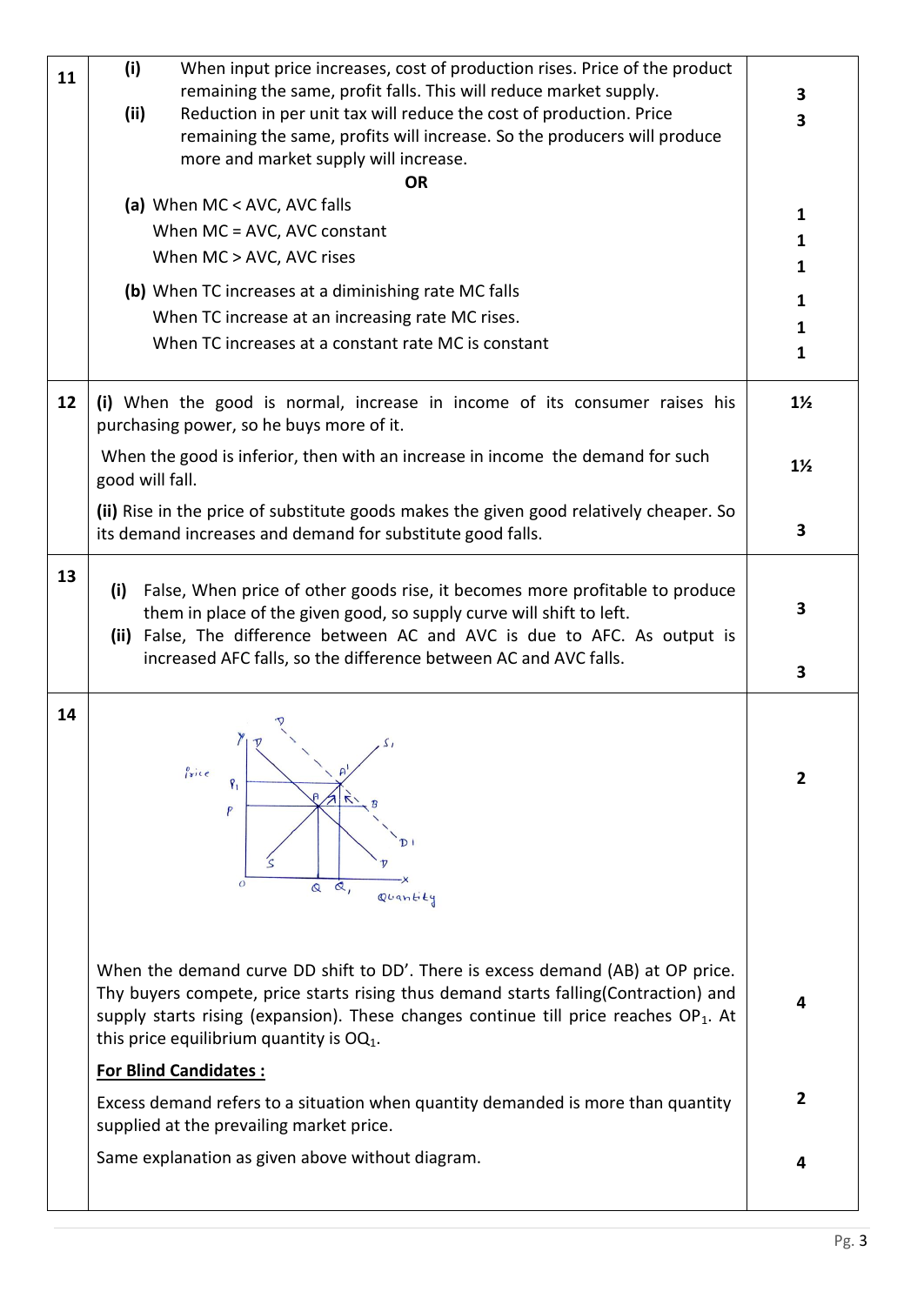|    | SECTION - B                                                                                                                                                                                                                 |                |  |
|----|-----------------------------------------------------------------------------------------------------------------------------------------------------------------------------------------------------------------------------|----------------|--|
| 15 | (b) Reserve Bank of India                                                                                                                                                                                                   | $\mathbf{1}$   |  |
| 16 | Deposits that are withdrawn by cheque.                                                                                                                                                                                      |                |  |
| 17 | (a) Recovery of loans                                                                                                                                                                                                       | 1              |  |
| 18 | (c) Fiscal deficit $-$ interest payments                                                                                                                                                                                    | 1              |  |
| 19 | (a) Wealth.                                                                                                                                                                                                                 | 1              |  |
| 20 | (i)<br>For imports<br>For investment in other countries.<br>(ii)<br>(iii)<br>(any other relevant source)<br>For Foreign travel etc.<br>Or                                                                                   | 1x3            |  |
|    | When price of domestic currency falls under fixed exchange rate system, it is called<br>'devaluation'. When price of domestic currency falls under flexible exchange rate<br>system, it is called 'depreciation'.           | 3              |  |
| 21 | $\Delta l = 500 - 300 = 200$                                                                                                                                                                                                | $\frac{1}{2}$  |  |
|    | $K = \frac{\Delta Y}{\Delta I} = \frac{2000}{200} = 10$                                                                                                                                                                     | 1              |  |
|    | $K = \frac{1}{MPS}$                                                                                                                                                                                                         | $\frac{1}{2}$  |  |
|    | $10 = \frac{1}{MPS}$ so MPS = $\frac{1}{10}$ , hence MPC = 1 – MPS = $\frac{9}{10}$ = 0.9                                                                                                                                   |                |  |
|    | Any other alternate method                                                                                                                                                                                                  |                |  |
| 22 | Y<br>$A\overline{V}$<br>G<br>F<br>Income                                                                                                                                                                                    | 1              |  |
|    | When AD falls short of AS at the full employment income level (OF), the difference<br>(FG) is called deflationary gap.                                                                                                      | $\overline{2}$ |  |
|    | <b>For Blind Candidates</b>                                                                                                                                                                                                 |                |  |
|    | The excess of aggregate demand over aggregate supply at full employment is called<br>inflationary gap when aggregate demand is less than aggregate supply at full<br>employment, the difference is called deflationary gap. | 3              |  |
| 23 | (i) False, it is recorded in current account as it neither affects foreign exchange<br>assets nor foreign exchange liabilities.                                                                                             | $\overline{2}$ |  |
|    | (ii) True, all imports and exports of goods are recorded in trade account which is a<br>part of current account, because it is simply import/export of a good.                                                              | $\overline{2}$ |  |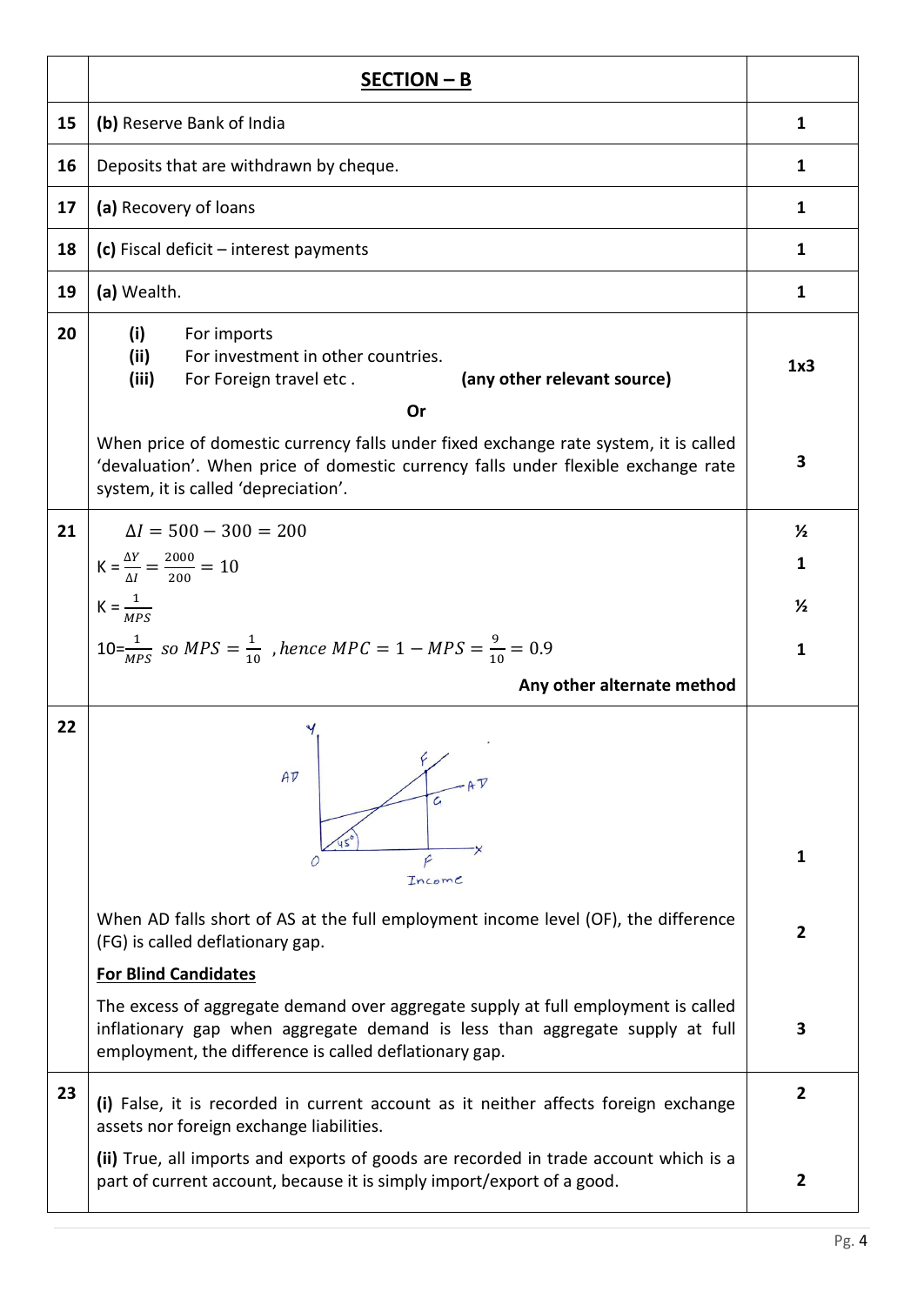| 24 | To Calculate GDP <sub>mp</sub> by the expenditure method, we add up final expenditures on<br>the goods and services produced by all the economic sectors of an economy.<br>Expenditures incurred on consumption and investment are final expenditures.        |                                                                                                                                                                 |                                        |                |
|----|---------------------------------------------------------------------------------------------------------------------------------------------------------------------------------------------------------------------------------------------------------------|-----------------------------------------------------------------------------------------------------------------------------------------------------------------|----------------------------------------|----------------|
|    | These are classified into:                                                                                                                                                                                                                                    |                                                                                                                                                                 |                                        | 4              |
|    | (i)<br>(ii)<br>(iii)<br>(iv)                                                                                                                                                                                                                                  | Private final consumption expenditure.<br>Government final consumption expenditure.<br>Gross domestic capital formation.<br>Net exports (=Exports less imports) |                                        |                |
|    |                                                                                                                                                                                                                                                               | The sum total of these expenditures is GDP $_{\text{mp}}$ .                                                                                                     |                                        |                |
|    |                                                                                                                                                                                                                                                               | <b>OR</b>                                                                                                                                                       |                                        |                |
|    | <b>Precaution:</b>                                                                                                                                                                                                                                            |                                                                                                                                                                 |                                        |                |
|    | (i)<br>Expenditure on intermediate goods should not be included.<br>Estimated expenditure on production for self consumption should be<br>(ii)<br>included.                                                                                                   |                                                                                                                                                                 |                                        |                |
|    | (iii)<br>(iv)                                                                                                                                                                                                                                                 | Transfer payments should not included.<br>Expenditure on financial assets should not be included.                                                               | (any other relevant precaution)        | 4              |
| 25 |                                                                                                                                                                                                                                                               | $GVA_{fc} = (i) + (v) + (ii) - (iv) - (vi)$                                                                                                                     |                                        | $1\frac{1}{2}$ |
|    |                                                                                                                                                                                                                                                               | $=$ 3000 + 500 + (-100) - 2000 - 250                                                                                                                            |                                        | $\overline{2}$ |
|    |                                                                                                                                                                                                                                                               |                                                                                                                                                                 |                                        | $\frac{1}{2}$  |
|    |                                                                                                                                                                                                                                                               | $= Rs. 1150$ Crore.                                                                                                                                             |                                        |                |
| 26 | Budgetary incentives refer to concession in taxation and granting subsidies to those<br>production units which set up their units in economically backward areas. Tax<br>concessions, like lower excise duties aim at reducing cost and thus raising profits. |                                                                                                                                                                 |                                        | 6              |
|    | Subsidies aim at reducing prices of products to encourage sales and earning more<br>profits. Thus both aim at raising profits.                                                                                                                                |                                                                                                                                                                 |                                        |                |
|    |                                                                                                                                                                                                                                                               |                                                                                                                                                                 | (Any other relevant reason)            |                |
| 27 |                                                                                                                                                                                                                                                               | <b>Functions of money</b>                                                                                                                                       |                                        |                |
|    |                                                                                                                                                                                                                                                               | 1. Medium of exchange.<br>2. Store of value<br>3. Unit of account<br>4. Standard of deferred payments.                                                          | (Statement : any two)<br>(Explanation) | 2<br>4         |
|    | <b>OR</b>                                                                                                                                                                                                                                                     |                                                                                                                                                                 |                                        |                |
|    | <b>Functions of central bank</b>                                                                                                                                                                                                                              |                                                                                                                                                                 |                                        |                |
|    |                                                                                                                                                                                                                                                               | 1. Bank of issue<br>2. Government's Banker<br>3. Banker's bank.<br>4. Controller of credit.                                                                     | (Statement : any two)                  | $\mathbf{2}$   |
|    |                                                                                                                                                                                                                                                               |                                                                                                                                                                 | (Explanation)                          | 4              |